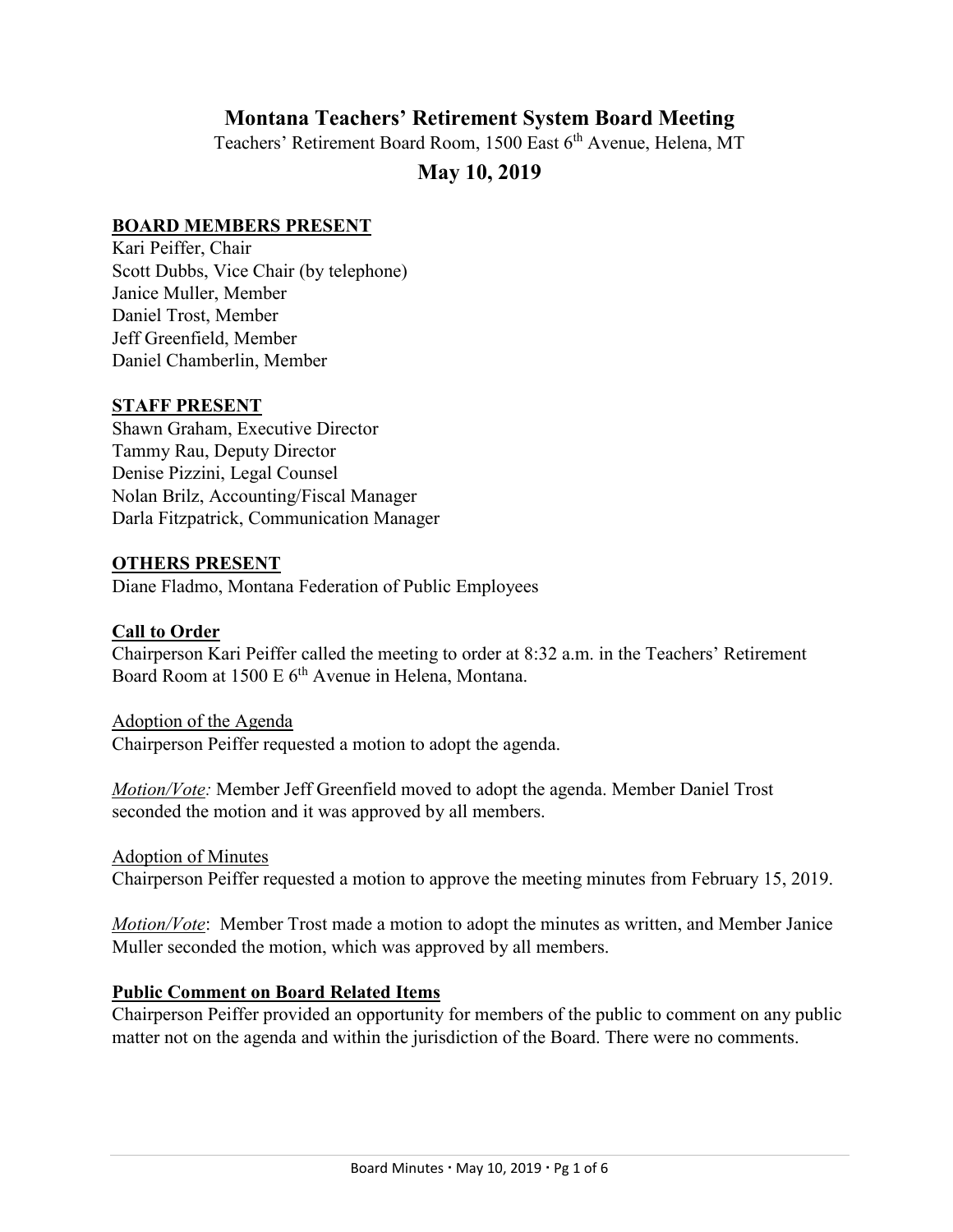# **Administrative Business**

### Investment Report

Member Greenfield provided an update on recent activities of the Montana Board of Investments (BOI). The summary for first quarter 2019 shows a significant increase in the market value of TRS investments compared to fourth quarter 2018. The BOI Chief Financial Officer has suggested the BOI board consider some changes to investment policy to help minimize risk. TRS Executive Director Shawn Graham reported that he and Dore Schwinden, Executive Director of MPERA, discussed the proposed changes with the BOI Executive Director and Chief Investment Officer and had no concerns. The BOI board has not yet adopted any changes.

# YTD Financial Statements and Budget Reports

Nolan Brilz, TRS Accounting/Fiscal Manager, reported that the balance sheet reflects gains in cash and in investment revenue as of March 31, 2019. TRS expects some surplus in both the M-Trust Phase 3 project budget and the TRS operating budget. Some of the FY 2019 budget surplus will be applied to costs of readying space at 100 N. Park Avenue for TRS. This will reduce the amount included in the FY 2020 budget for moving and renovation costs.

### Personnel Committee Report

Member Muller and Chairperson Peiffer met with Mr. Graham and Deputy Director Tammy Rau to discuss the proposed TRS pay plan, which would help bring staff salaries up to the desired levels. The budget request for fiscal year 2020 includes the cost of salary increases. Staff salaries currently are based on the 2016 market, and in 2020, TRS will use the 2018 market.

#### Budget Committee Report

Mr. Brilz reviewed line items in the proposed FY 2020 operating budget. He and Mr. Graham answered questions about certain expense categories, including those related to the new office space. Mr. Brilz also reminded members that personnel services costs for 1.9 FTE will shift from the M-Trust project budget back to the regular operating budget as of December 2019.

Vice Chair Scott Dubbs joined the meeting by telephone at 9:02 a.m.

Mr. Brilz said financial audit fees have increased significantly over the last few years. Mr. Graham answered questions about the nature of those audits. Chairperson Peiffer noted that the TRS operating budget currently is only 0.8% of benefits paid, well within the allowed range. Finance Committee members Trost and Chamberlin met with Mr. Brilz previously to review the budget justification and were pleased with the information presented.

#### Tentative 2019 Meeting Dates

Members agreed to move the August 2, 2019 meeting to Thursday, August 1 to accommodate schedules. Other tentative dates (October 11 and December 6, 2019) were unchanged.

# Public Comment

Diane Fladmo of MFPE appreciates the staff and Board's diligence in keeping the operating budget in check and she is pleased with the pay plan for TRS staff.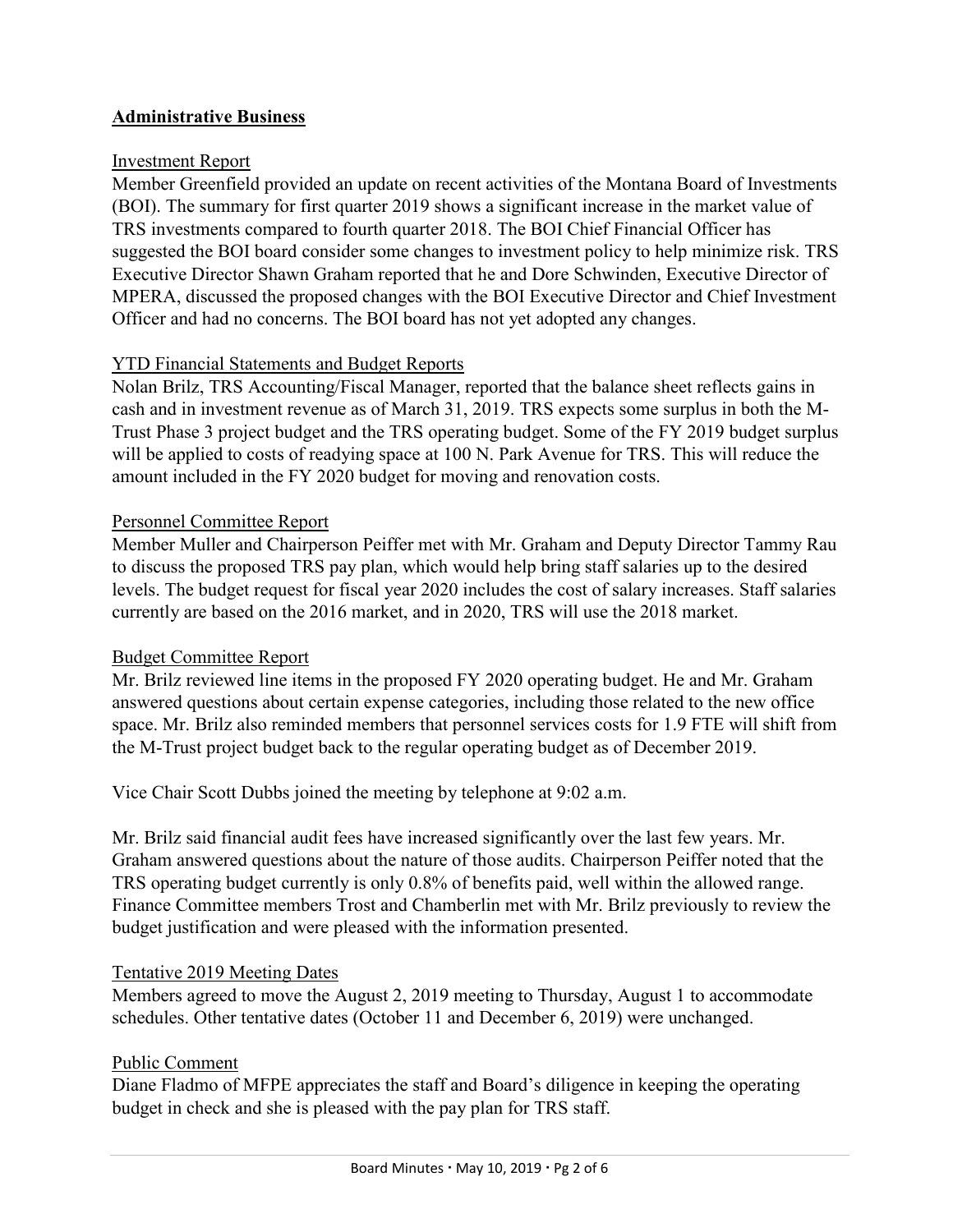# Set the Interest Rate Credited to Member Accounts

Each year, the TRS Board reviews the interest rate credited to member accounts for the upcoming fiscal year (July 1 – June 30). The rate typically is kept close to the BOI's Short Term Investment Pool (STIP) yield. Mr. Graham provided data on recent yields and he recommended the interest rate be increased from 1.40% to 2.30%. Member Greenfield asked whether Members Chamberlin and Trost anticipated any risk in taking the recommendation. Neither had concerns.

*Motion/Vote:* Member Chamberlin moved to adopt an interest rate of 2.30% for member accounts. Member Trost seconded the motion, which was approved unanimously.

# Renewal of Ice Miller Contracted Services Agreement

Mr. Graham and Chief Legal Counsel Denise Pizzini reviewed terms of the renewal agreement with Ice Miller, the firm that has provided TRS with competent counsel since 1997 on IRS compliance and other federal issues.

*Motion/Vote:* Member Muller moved to approve the renewal of the Ice Miller contracted services agreement. Member Greenfield seconded the motion. It was approved by all members.

# Actuarial Audit/Peer Review Contract

Mr. Graham provided copies of a draft contract between TRS and the firm Gabriel Roeder Smith (GRS) to perform an actuarial audit of TRS's consulting actuary, Cavanaugh Macdonald, every five years as required by the TRS Funding and Benefit Policy. The audit/peer review was last conducted by the same firm in 2015. Mr. Graham negotiated a flat fee that is slightly higher than their 2015 rate but requires that they pay their own travel expenses.

*Motion/Vote:* Member Greenfield made a motion to approve the GRS Actuarial Audit contracted services agreement. Member Chamberlin seconded it, and the motion passed unanimously.

# Out-of-State Travel

Mr. Graham reviewed the NCTR Summer Trustee Workshop and NCTR Annual Conference schedules. Several members of the Board have attended these events in the past and have found them to be informative. Mr. Graham suggested they consider approving attendance for a certain number of members based on their availability and interest in either event.

*Motion/Vote:* Member Greenfield moved to approve attendance by up to four members at the NCTR trustee workshop and annual conference. Vice Chair Dubbs seconded the motion, which was passed unanimously.

TRS would like Mr. Brilz to attend the annual Public Pension Financial Forum (P2F2) in October 2019. This expense was included in the FY 2020 budget reviewed previously.

*Motion/Vote:* Member Greenfield moved to approve Mr. Brilz' attendance at the P2F2 conference. Member Trost seconded it, and the motion passed unanimously.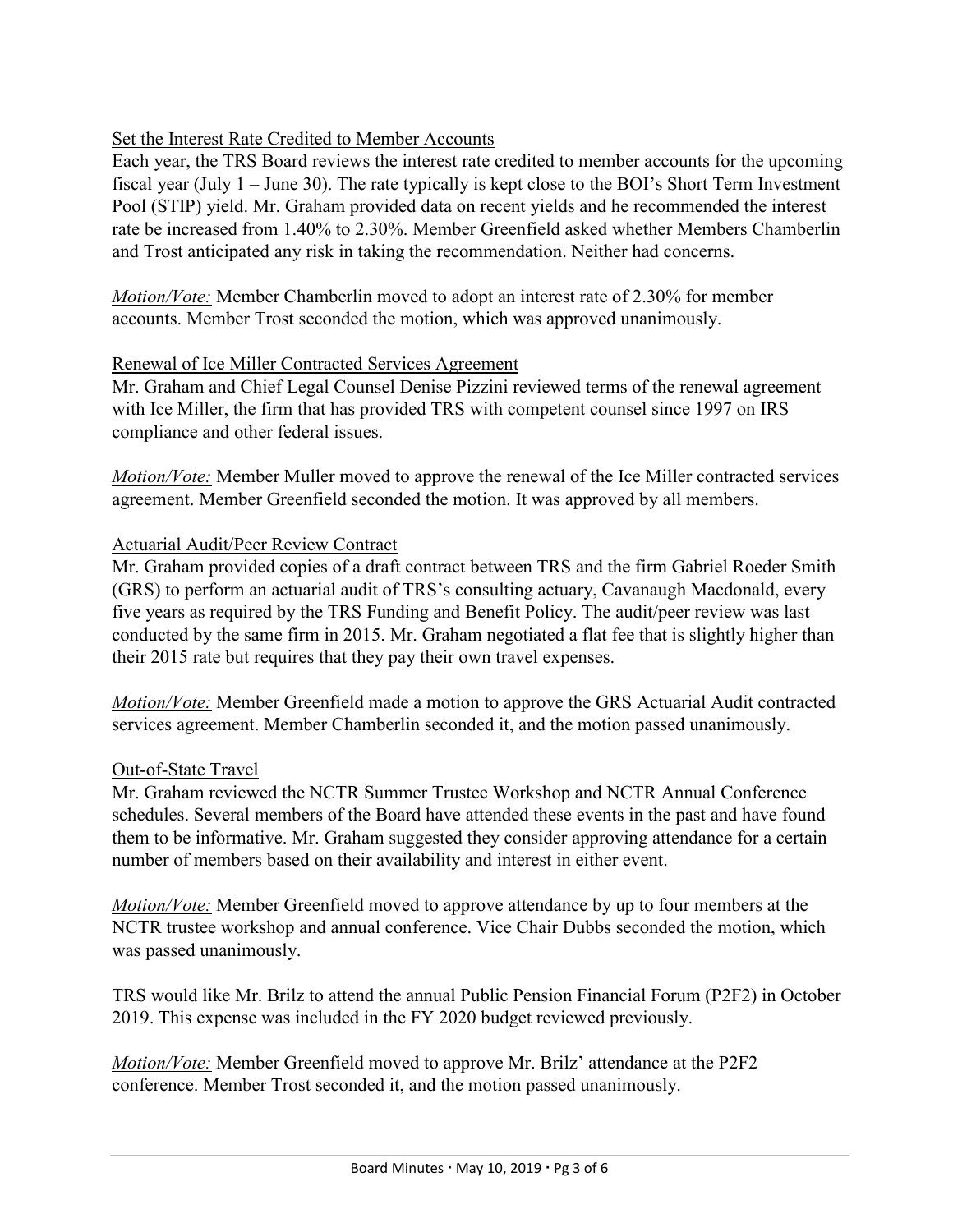### FY 2020 TRS Budget Justification/Request

Chairperson Peiffer asked members to take action on the budget justification reviewed earlier.

*Motion/Vote:* Member Trost moved to approve the FY 2020 budget justification request and Member Chamberlin seconded the motion. It was approved unanimously.

Next Meeting Date – Thursday, August 1, 2019. This meeting will be held in the new TRS board room at 100 N. Park Avenue in Helena.

# **Board Training**

### Privacy and Security of Personal Information

Ms. Pizzini reviewed the policy entitled *TRS Policy on Privacy and Security of Personal Information and Notification of Breach of the Security of a Data System.* Technical corrections to some cross-references are needed and she will bring those to the next meeting for approval. Ms. Pizzini reviewed each section of the policy, including TRS's obligation to protect members' personally identifiable information.

### **Executive Director's Report**

#### TRS Building Update

Mr. Graham reviewed details of the costs to move to the Park Avenue location and ongoing fixed costs, as well as the status of plans to remodel the existing building for a new tenant.

#### 2019 Legislative Session Summary

Three bills affecting TRS were passed by the Legislature. HB 204, the TRS housekeeping bill, made important clarifications to existing law but did not reduce member rights in any way. SB 139 expanded the number of TRS retirees eligible to return to work without loss of benefits. TRS opposed the bill but did not request a veto because new reporting requirements and limitations were added to limit any negative impact. Finally, HJ 39 asked the Legislative Audit Division to prioritize a performance audit of TRS and MPERA to determine whether efficiencies might be gained by combining administrative functions. The Legislative Audit Committee will decide in June whether or not such an audit will be performed.

#### Staff Update

Kim Lloyd, TRS accounting technician, has decided to retire. Christian Ward, who joined TRS in December as the Executive Secretary, applied for and was offered the position. Mr. Graham mentioned that TRS had received a large number of applications for this role.

#### Alternative Work Schedule

Board members reviewed the TRS work schedule for summer months. Ms. Rau explained that while weekly hours are not reduced, their daily schedules may vary. This provides a morale boost during the busy summer months.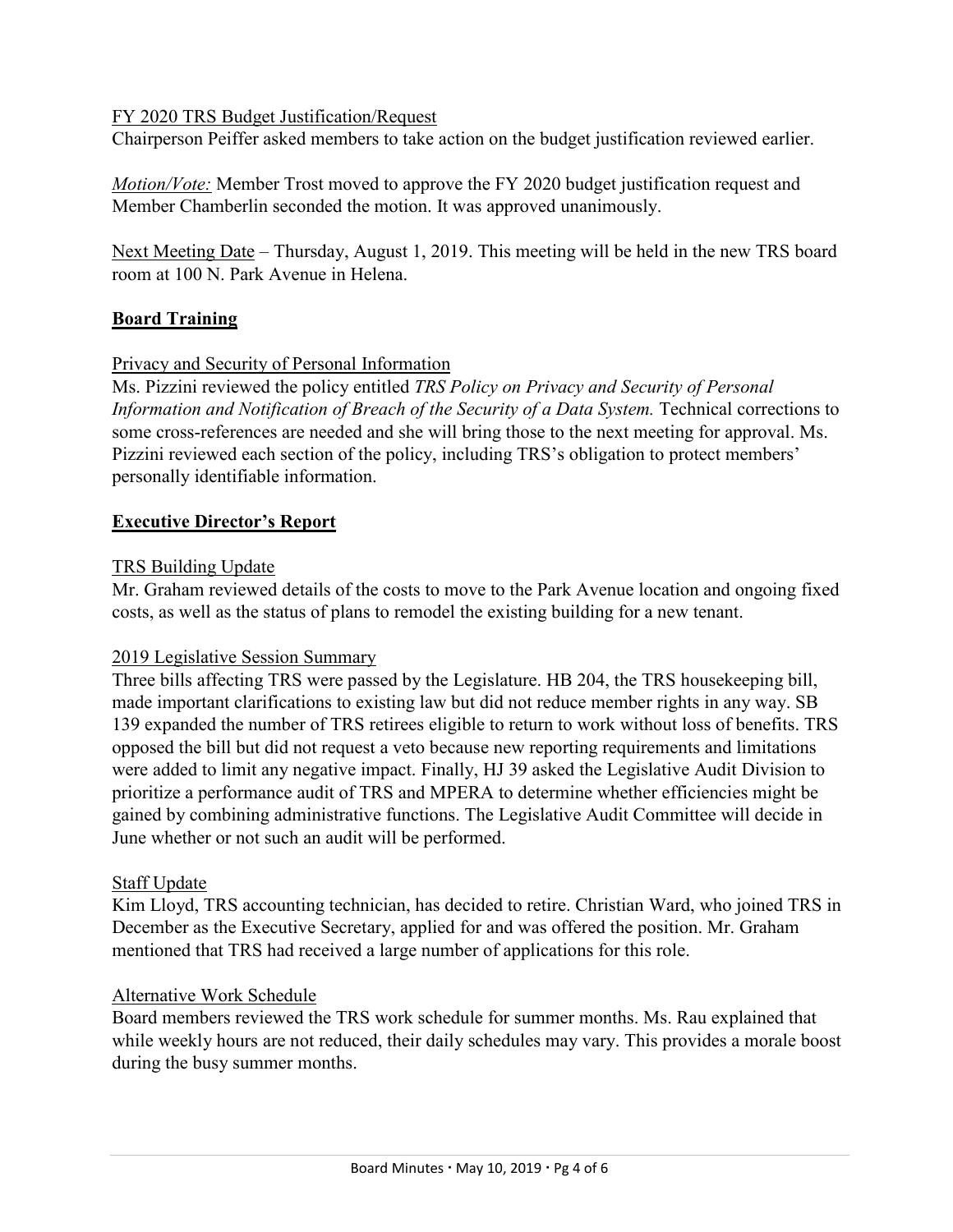# Public Comment

Diane Fladmo of MFPE commented that while public retirement systems survived the legislative session and continue to do well, we must continue to defend the pensions and highlight their value, especially as a tool for teacher recruitment and retention.

# **Legal Counsel's Report**

# Summary of Legal Issues

Ms. Pizzini reported that during each legislative session she watches all bills that may directly or indirectly affect the retirement system, but she has not identified any other legislation that will necessitate changes in TRS policy.

The Zabrocki case remains the only pending legal matter. As reported previously, Mr. Zabrocki filed a petition for judicial review of the decision in his case. He included claims for relief on a couple of issues that Ms. Pizzini does not believe can be addressed as part of the judicial review, so she has filed a motion to dismiss those claims.

# **Communication Manager's Report**

# Communication Items

Darla Fitzpatrick, TRS Communication Manager, presented some draft outreach materials for the Board's review. The TRS Horizons newsletter, to be mailed in June to approximately 33,000 active and retired members, includes a legislative update and an announcement of TRS's upcoming relocation, among other updates.

Some draft webpages also were reviewed. In June, the Home page will display a prominent announcement about the upcoming move, and maps and directions will be added on the weekend of the move (July 27-28). A webpage on the "third leg of retirement" also has been created to encourage teachers to participate in 403(b) plans, 457 plans or other savings opportunities.

# Public Comment

Ms. Fladmo appreciates the work of Ms. Fitzpatrick and all TRS staff to develop new and improved educational materials for members. There is more work to be done.

# **Applications and Retirement Benefits**

Ms. Rau reported 35 applications for retirement were processed since the last meeting. This number is small compared to the number TRS expects to process during the summer months.

# **Strategic Planning**

Mr. Graham noted that one of the most important items from the 2017 commitment worksheet was to secure new workspace, and that goal will be achieved by the next meeting. Construction will begin on the existing building very soon after TRS moves out so that it will not sit vacant for too long. He asked whether the Board wished to engage Jim Kerins of Communication and Management Services (CMS) to develop an updated strategic plan. Chairperson Peiffer feels that